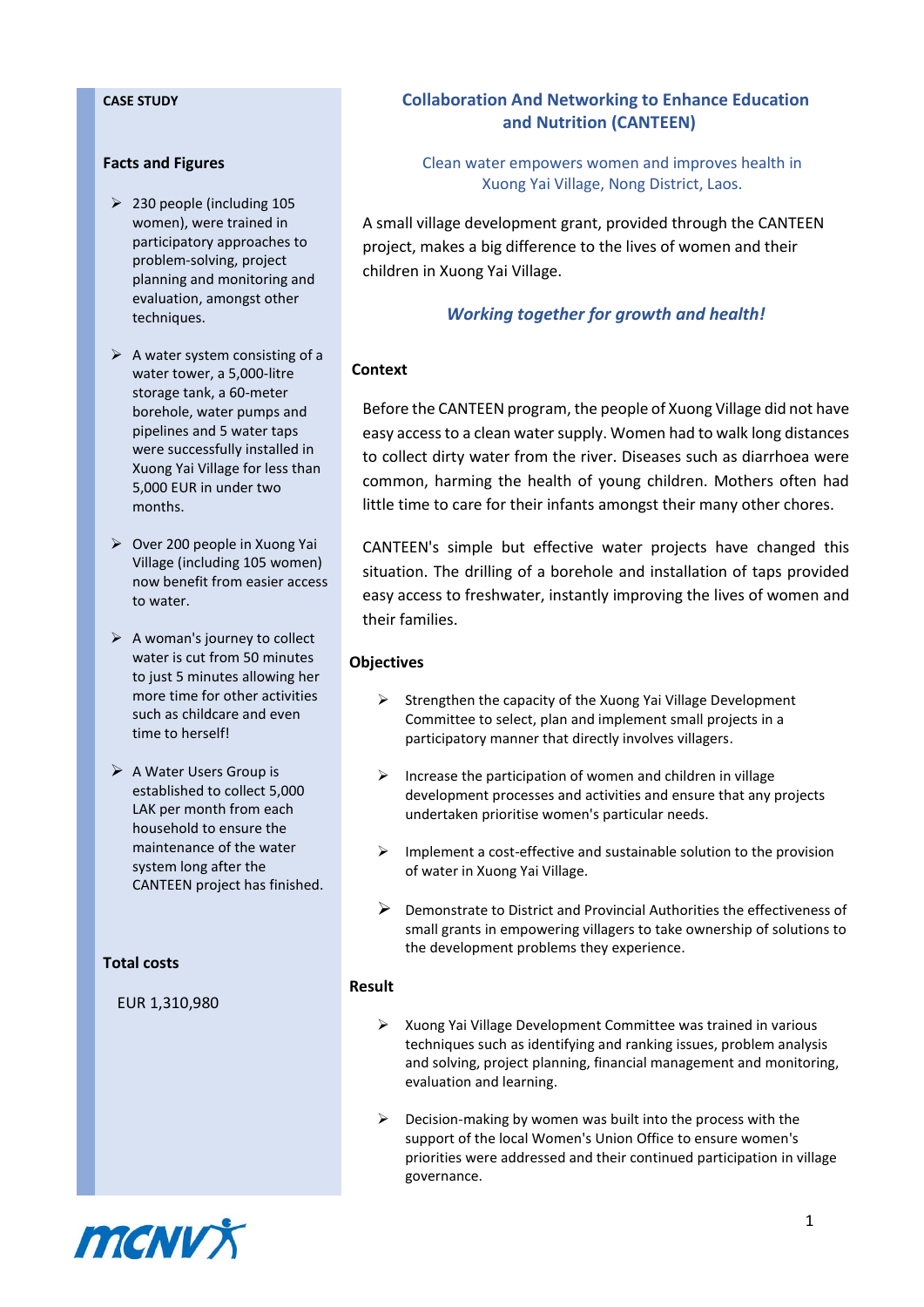## **Partners**

- ➢ MCNV ([www.mcnv.org](http://www.mcnv.org/))
- ➢ Community Development Association (CoDA)
- ➢ Xuong Yai Village Development Committee
- ➢ Nong District Nutrition Committee
- ➢ Nong District Health Office
- ➢ Nong District Agriculture and Forestry Office
- ➢ Nong District Education and Sports Office
- ➢ Nong District Lao Women's Union Office

### **Duration**

January 2017 – December 2021



- ➢ Increased engagement of villagers with the local authorities and private sector who all had to be involved within the project to design, install and evaluate Xuong Yai Village's first sustainable water supply system.
- ➢ The installation of Xuong Yai's village first water supply system consisting of a storage tank, water, pumps, pipelines and water taps supplying easily accessible water to all 200 villagers.
- $\triangleright$  Reduction of women's labour time in collecting water and greater knowledge of using water safely and correctly to improve their health, children, and families.



*VDCs members and villagers together construction water system in Xouang village (April 2019) © MCNV*